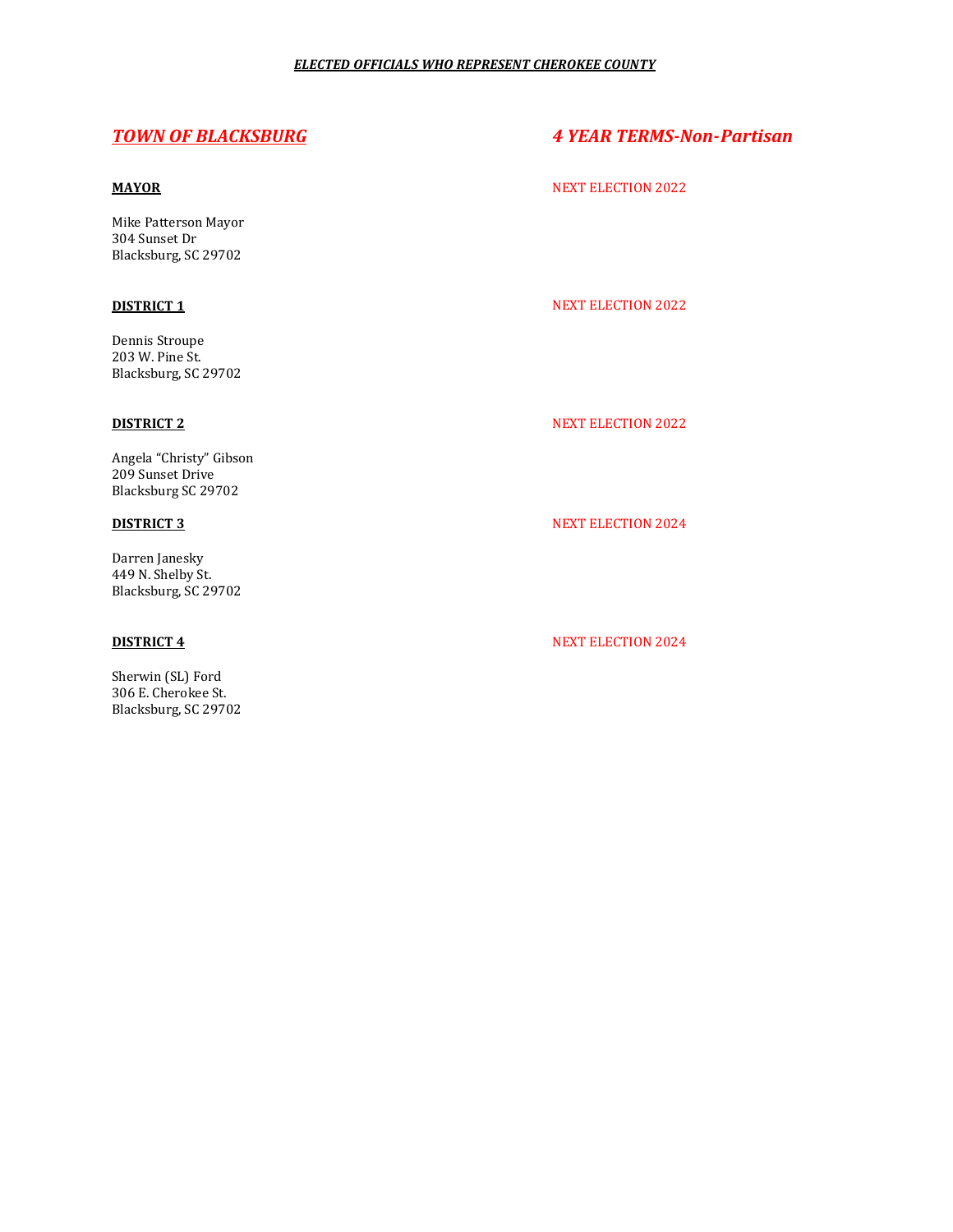# *CHEROKEE COUNTY COUNCIL 4 YEAR TERMS -Partisan*

Lyman Dawkins 114 Lincoln Dr Gaffney, SC 29341

Mike Fowlkes 485 Farmington Road Gaffney, SC 29341

John Quay Little 123 Ridgeway Rd. Gaffney, SC 29340

Timothy (Tim) Floyd Spencer 985 Boiling Springs Hwy. Gaffney, SC 29341

J Elliott Hughes 4286 Wilkinsville Hwy Gaffney, SC 29340

Dr. David Smith 125 Drayton Trail Gaffney, SC 29340

Tracy A. McDaniel 119 Scenic Drive Blacksburg, SC 29702

### **DISTRICT 1** NEXT ELECTION 2024

# **DISTRICT 2** NEXT ELECTION 2022

### **DISTRICT 3** NEXT ELECTION 2024

### **DISTRICT 4** NEXT ELECTION 2024

### **DISTRICT 5** NEXT ELECTION 2022

# **DISTRICT 6** NEXT ELECTION 2024

### **DISTRICT 7** NEXT ELECTION 2022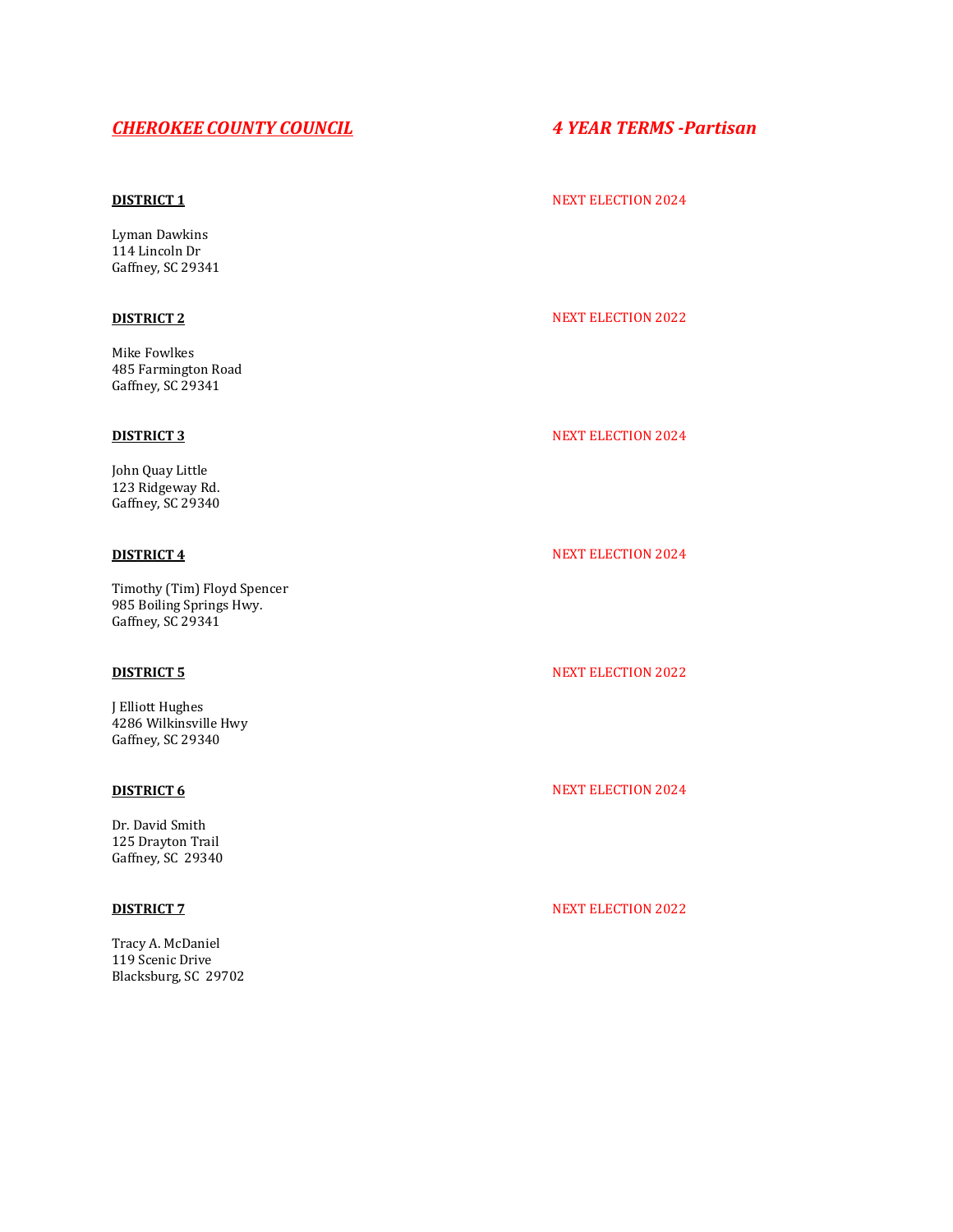Harold D. Littlejohn Sr. 112 Kendrick St. Gaffney, SC 29340

Stephanie "Steph" Smith 305 Mimosa Dr Gaffney, SC 29341

Monita Dawkins 208 Serene Dr Gaffney, SC 29340

Missy Reid Norris 110 Greenbriar Dr Gaffney, SC 29341

Kim Phillips 602 S Petty St Gaffney, SC 29340

Kasey Dill Carnley 136 Forest Hills Dr. Gaffney, SC 29340

Alfred Randall Moss 520 E. Rutledge Ave. Gaffney, SC 29340

# *GAFFNEY CITY COUNCIL 4 YEAR TERMS-Non-Partisan*

### **DISTRICT 1** NEXT ELECTION 2024

## **DISTRICT 2** NEXT ELECTION 2022

# **DISTRICT 3** NEXT ELECTION 2022

## **DISTRICT 4** NEXT ELECTION 2024

## **DISTRICT 5** NEXT ELECTION 2022

## **DISTRICT 6** NEXT ELECTION 2024

### **Mayor** NEXT ELECTION 2024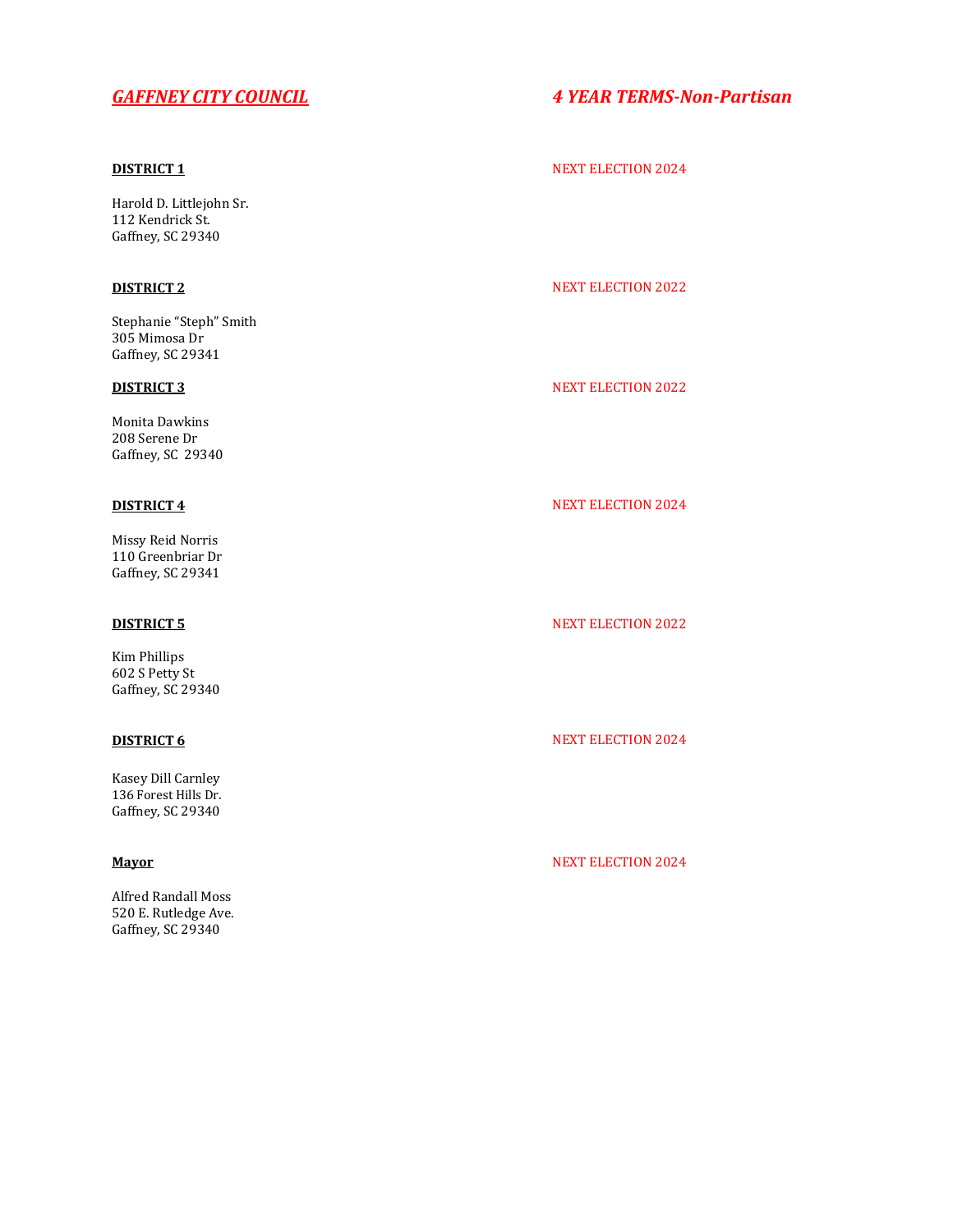# *CHEROKEE COUNTY SCHOOL TRUSTEES 4 YEAR TERMS-Non-Partisan*

Matthew "Matt" Davis 261 Ben's Farm Rd Gaffney, SC 29341

Johnny Sarratt Jr. 125 Sarratt Rd. Gaffney, SC

Barry E. Bailey Post Office Box 63 Blacksburg, SC 29702

Dr. Mark Nix 118 Forest Haven Drive Blacksburg, SC 29702

Lynne P Shackleford 359 College Dr Gaffney, SC 29340

Crystal Shippy 309 Coach Hill Dr Gaffney, SC 29340

Kevin Phillips 2006 Overbrook Dr Gaffney, SC 29341

Shanese R Dawkins 919 Hetty Hill St. Gaffney, SC 29340

Billy Blackwell 485 Corinth Road Gaffney, SC 29340

# **DISTRICT 1** NEXT ELECTION 2022

# **DISTRICT 2** NEXT ELECTION 2024

### **DISTRICT 3** NEXT ELECTION 2022

# **DISTRICT 4** NEXT ELECTION 2024

# **DISTRICT 5** NEXT ELECTION 2022

# **DISTRICT 6** NEXT ELECTION 2024

### **DISTRICT 7** NEXT ELECTION 2022

### **DISTRICT 8** NEXT ELECTION 2024

## **DISTRICT 9** NEXT ELECTION 2024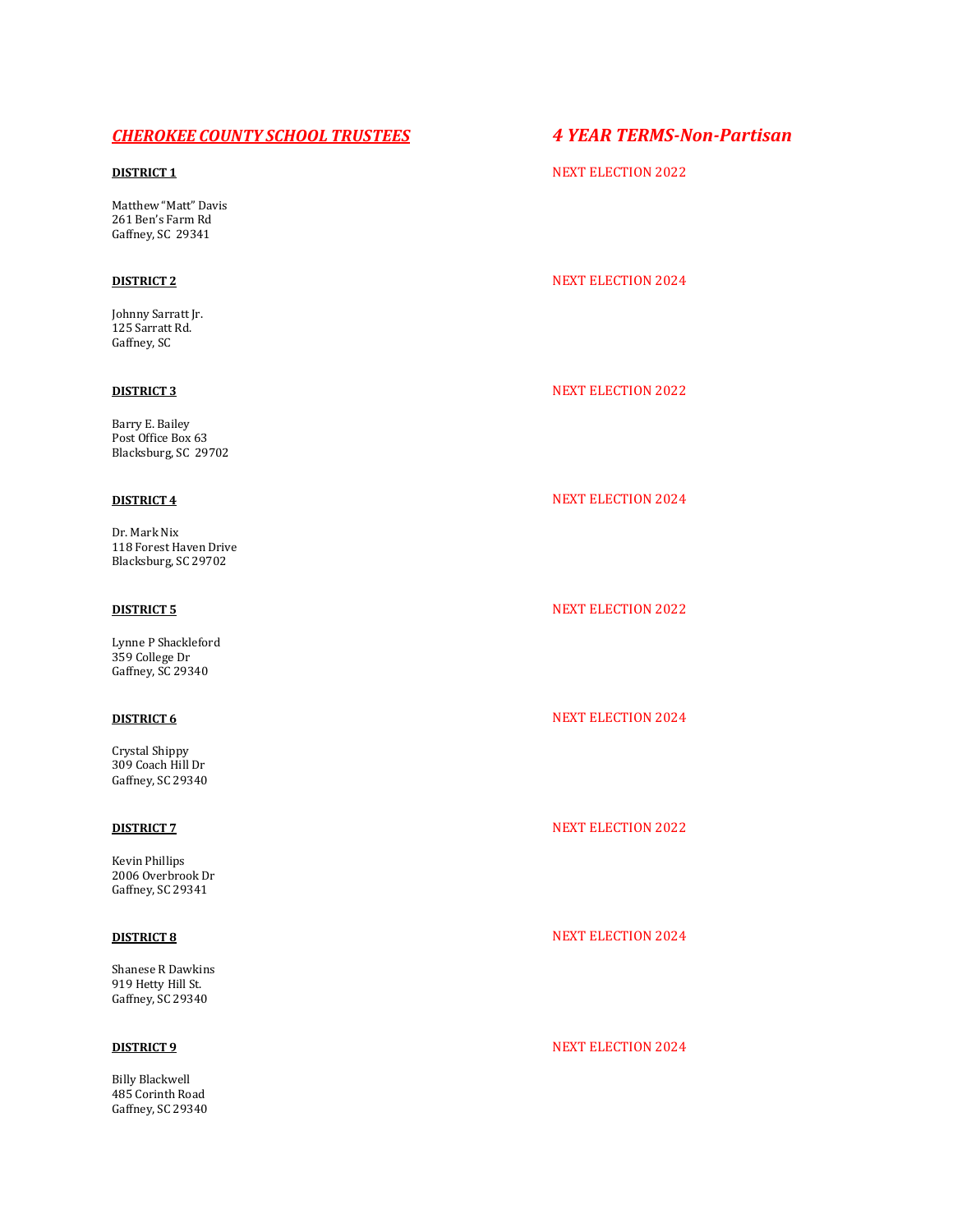# *GAFFNEY BOARD OF PUBLIC WORKS 6 YEAR TERMS-Non-Partisan-Petition*

James Kelly 219 Lincoln Drive Gaffney, SC 29341

Roger Harris 113 Maple Drive Gaffney, SC 29341

Meredith A. McKey 1112 Sunset Dr Gaffney, SC 29340

Dewitt McCraw 906 College Drive Gaffney, SC 29340

J. Grady Randolph 714 S. Limestone St. Gaffney, SC 29340

# **District #1** NEXT ELECTION 2026

### **District #2** NEXT ELECTION 2022

### **District #3** NEXT ELECTION 2026

# **District #4** NEXT ELECTION 2024

### **District #5** NEXT ELECTION 2022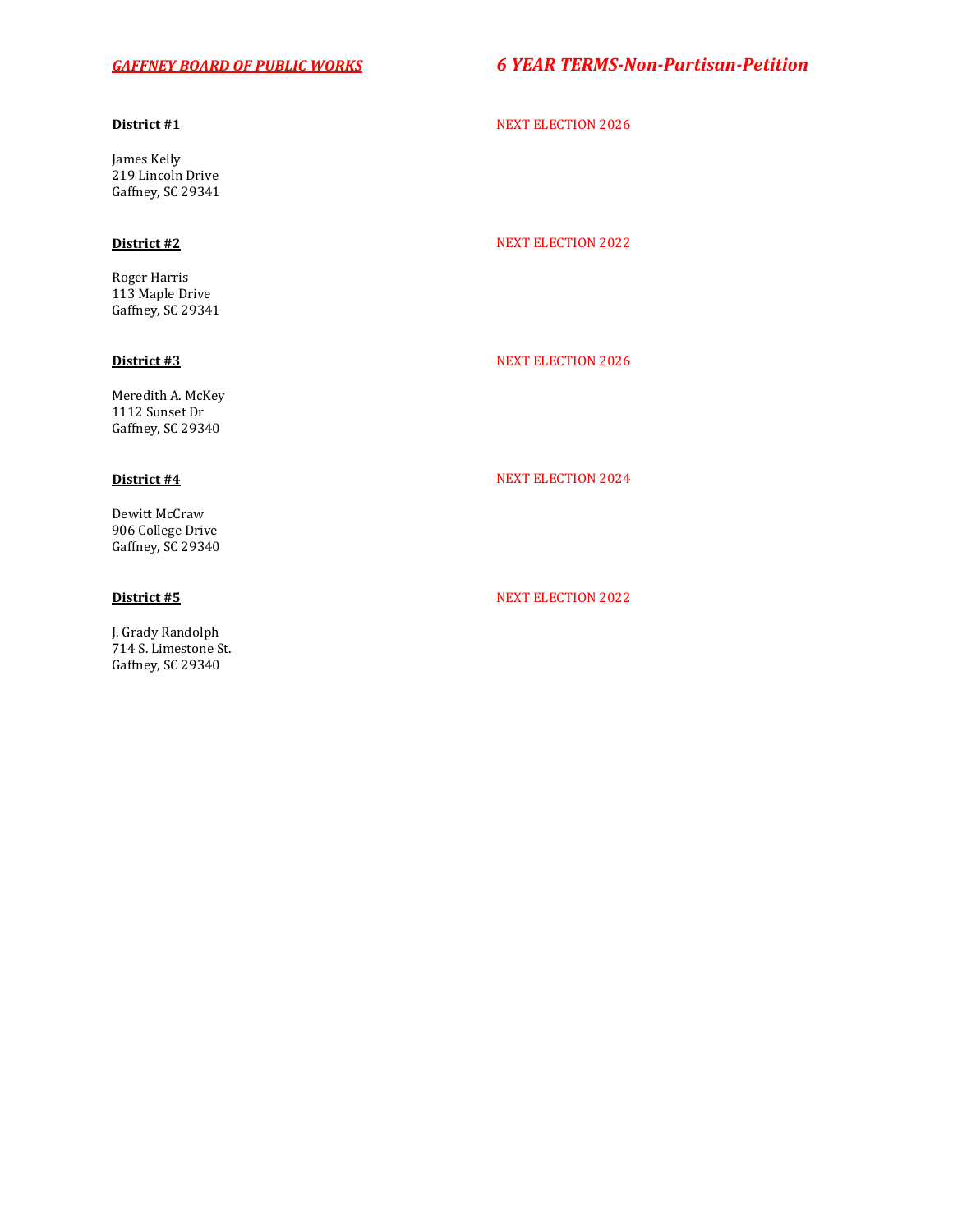**Clerk of Court**, Brandy McBee

**Coroner,** Dennis Fowler

**Probate Judge**, Joshua Queen

**Sheriff**, Steve Mueller

**Treasurer**, Ryan Thomas

# *Officials 4 YEAR TERMS -Partisan*

**Auditor**, Merv Bishop NEXT ELECTION 2022

# *Soil and Water Conservation Districts 4 YEAR TERMS-Non-Partisan-Petition*

*1252 Overbrook Drive, Suite 1B Gaffney SC 29341 864-489-7150*

Christoher LeMaster New York 1999 (NEXT ELECTION 2022

Beverly Norton NEXT ELECTION 2022

Jane Waters NEXT ELECTION 2024

# *Thicketty Watershed Districts 4 YEAR TERMS-Non-Partisan-Petition*

*1252 Overbrook Drive, Suite 1B Gaffney SC 29341 864-487-7150*

| David Wheeler   | <b>NEXT ELECTION 2022</b> |
|-----------------|---------------------------|
| Deborah W Perry | <b>NEXT ELECTION 2022</b> |
| Earby Cash      | <b>NEXT ELECTION 2024</b> |
| Robert Perrine  | <b>NEXT ELECTION 2024</b> |
| Cecil Goforth   | <b>NEXT ELECTION 2024</b> |